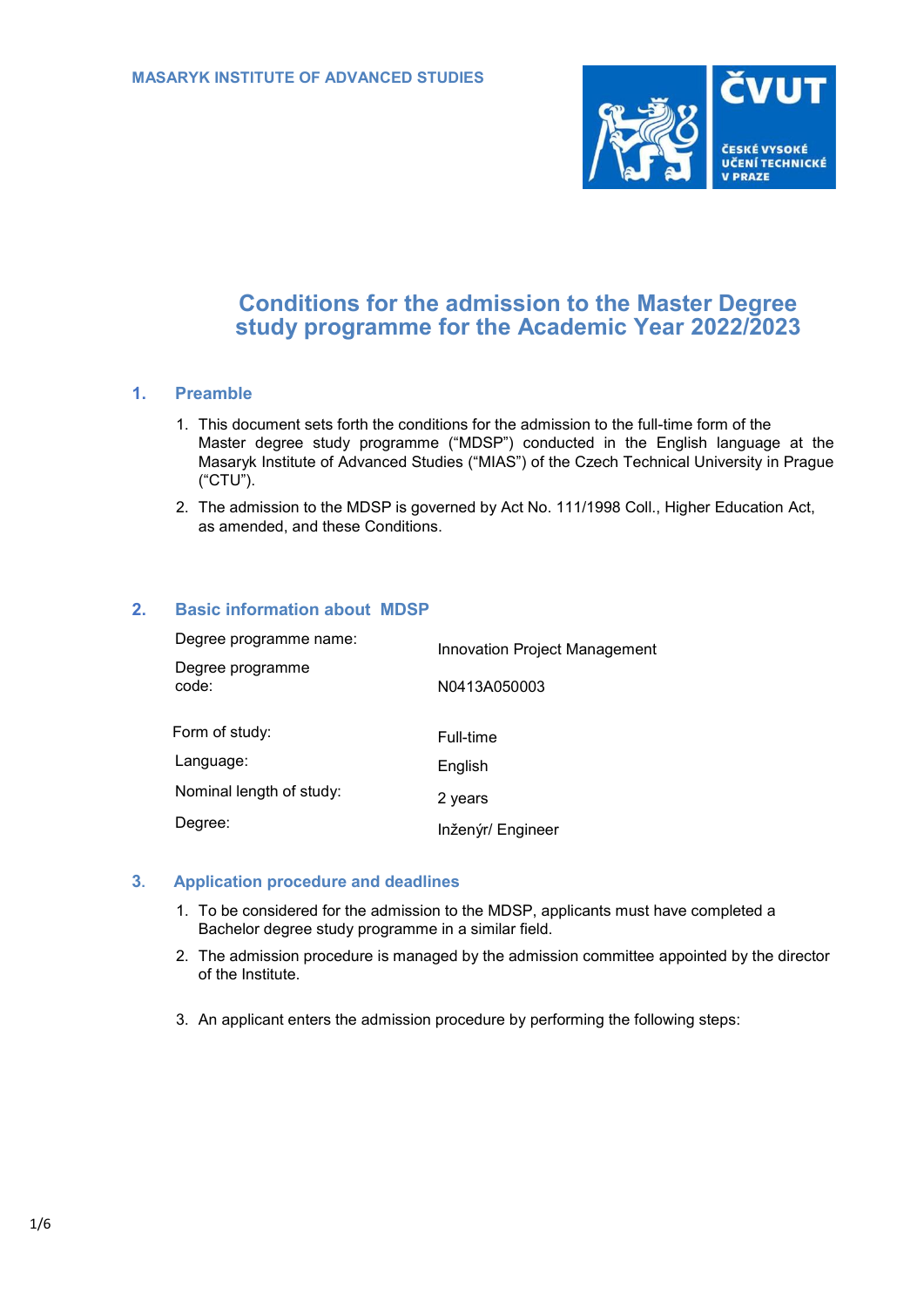- a. filling out and submitting a completed electronic application form at the portal [https://www.prihlaska.cvut.cz](https://www.prihlaska.cvut.cz/) [by March 31, 2022,](https://www.prihlaska.cvut.cz/)
- b. paying the fee for the admission procedure (850,- CZK) through the portal [https://www.prihlaska.cvut.cz, o](https://www.prihlaska.cvut.cz/)r transfer to the bank account of MIAS (see Section 7 for details),
- c. delivering a fully completed all required documents to the MIAS International Office, either by post or in person (see Section 4 for details and for the address of the International Office).
- 4. The deadline for completing all these steps is April 8, 2022. Applicants are strongly encouraged to perform these steps as soon as possible to allow the MIAS administration to process the applications on an ongoing basis.

## **4. Documents to be submitted by post or in person**

- 1. Applicants who have already fully completed their Bachelor-level education at the time of submitting the application shall attach photocopies of official documents that:
	- a. demonstrate full completion of Bachelor-level education, and
	- b. indicate studied subjects and obtained grades, and
	- c. indicate the subjects and results of the graduation exam (if applicable).
- 2. The above requirements can be usually fulfilled by submitting an appropriate combination of the following documents:
	- a. Bachelor diploma and
	- b. diploma supplement and/or
	- c. official university transcript of records of the Bachelor study.
- 3. Applicants who are studying in their last year of a Bachelor degree study programme at the time of submitting the application shall attach photocopies of official documents that indicate subjects studied and grades obtained so far.

The above requirement can be usually satisfied by submitting the following documents:

- a. grade reports of all completed semesters at the university, and
- b. a mid-term grade report from the current semester, and/or
- c. official transcript of records of the Bachelor study.
- 4. The applicants who are studying in their last year of a Bachelor degree study programme at the time of submitting the application will be required to submit documents that prove successful completion of their Bachelor-level studies at the registration into the MDSP at latest.
- 5. A photocopy of the applicant´s passport (open on the page with his/her photograph and identification data).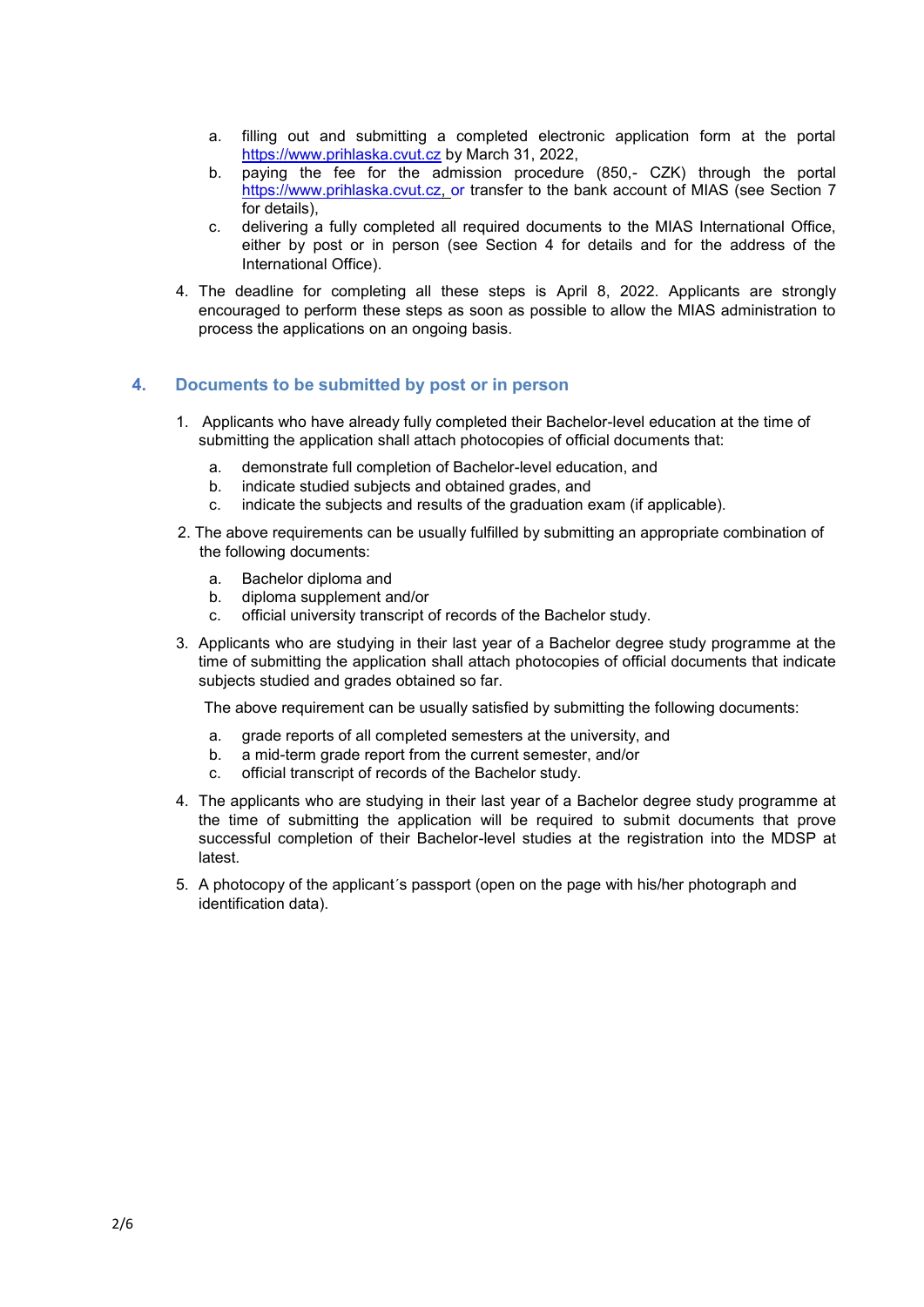- 6. During registration at the MIAS International Office, applicants must present the originals of all submitted documents for verification.
- 7. All documents that are not in Czech, Slovak, or English shall be accompanied by a certified translation into Czech, Slovak, or English. A photocopy of the translation shall be scanned and sent by e-mail or post, the original documents shall be presented during registration at the MIAS International Office.
- 8. The documents shall be scanned and sent by e-mail to [muvs-international@cvut.cz](mailto:muvs-international@cvut.cz) or delivered by post (it is recommended to use traceable mail) or submitted in person to the following address:

International Office Masarykův ústav vyšších studií České vysoké učení technické Kolejní 2637/2a 160 00 Praha 6 – Dejvice Czech Republic

## **5. Admission test and interview**

- 1. Admission test is in the form of written test which consists of three parts:
	- test from mathematics, economics and statistics ("exact sciences test"),
	- test from English language
	- interview.

The scope of the test and the specimen of the test will be published on [http://www.muvs.cvut.cz.](http://www.muvs.cvut.cz/)

The admission test invitation will be sent to the e-mail address given on the application form. The tests from English and exact sciences will be conducted on-line using Moodle platform. If an applicant is resident in the Czech Republic at the time of interview he/she can conduct the interview in person at MIAS after agreement by the admissions committee.

- 2. Applicants are expected to have a good command of spoken and written English at least at B2 level which will be verified during the test. The level of spoken English knowledge is assessed during online interviews with the members of the admission committee.
- 3. The director of MIAS will forgive the obligation to pass the English language test to those applicants who:
	- a) are native speakers and completed their secondary education in English
	- b) completed university education in English
	- c) completed English Preparatory Course at MIAS and successfully passed final certified exam from English (at least 60%)

The applicants who will be exempted from the English language test will automatically obtain 40 points from this part of the admission test; these applicants will have to pass the exact sciences test and interview.

4. The technology required for the online admission test and interview is a device with a camera and microphone and installed web browser supporting the WebRTC technology (recommended browsers are Chrome and Firefox). It is the responsibility of each applicant to ensure access to such technology. All the details together with access data to Moodle will be sent to the applicants by e-mail in time.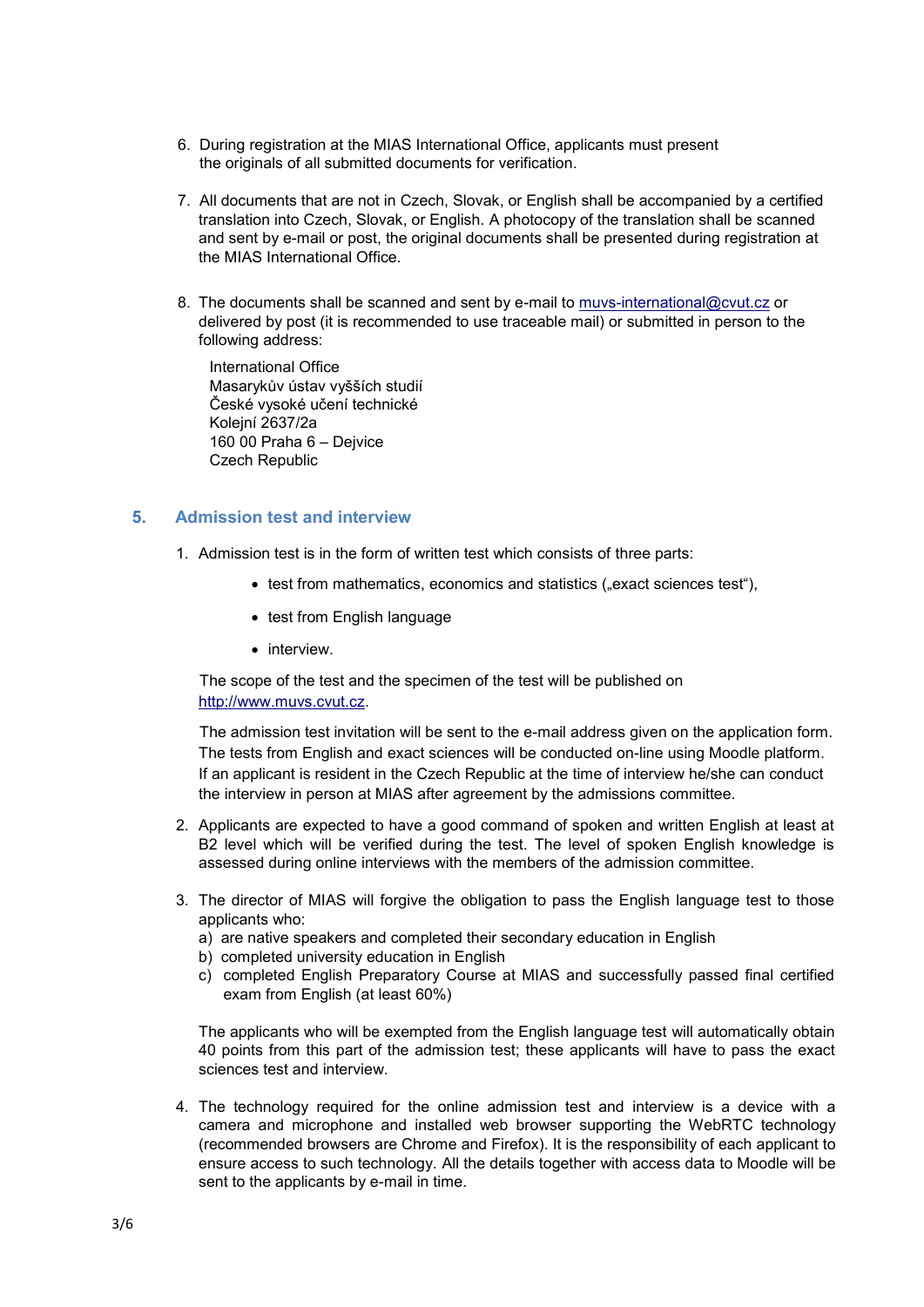- 5. The tests and interviews will take place within the periods of April 11 15, 2022 and June 6  $-$  10, 2022. Within the periods of April 4  $-$  8, 2022 and May 30  $-$  June 3, 2022, the applicant and the admissions committee mutually agree upon the exact date and time of the online test and interview using email, phone calls, Skype sessions, or any other mean of electronic communication.
- 6. The maximum number of points that can be achieved in each test is 45.
- 7. After the admission test a 15-minute interview with the applicant will be conducted. The interview is .evaluated with a maximum of 10 points.
- 8. The aim of the interview is to assess language knowledge (comprehension and expression) of an applicant and to verify his/her interest to study Innovation Project Management. questions from World economics terminology, company organization terminology and specifics of EU as FTA will be asked by the commission.
- 9. An applicant will be preliminarily admitted to the study if he/she:
	- a. fulfils the conditions of the CTU Admission Procedure Rules, and
	- b. passes successfully the English interview, and
	- c. obtains at least 60% from whole admission test.
- 10. Applicants who met the conditions 11/a and 11/b may be additionally admitted to fill the capacity of the study programme according to the order of the admission test results.
- 11. The decision on preliminary admission/non-admission wil be announced to the applicants via email by April 30, 2022 and June 30, 2022 followed by an official letter.

#### **6. Tuition fee, study contract and other arrangements**

- 1. A necessary condition for preliminarily admitted applicants to be officially admitted is the payment of tuition fee of 132 000 CZK for the first academic year to the bank account of MIAS, see Section 7. The payment request will be sent to the successful applicant by e-mail together with the preliminary admission decision and a request to sign and send back a copy of study contract.
- 2. The study contract form is available online at [http://www.muvs.cvut.cz/en/prospective](http://www.muvs.cvut.cz/en/prospective-students/prospective-bachelor/admission-procedure/)[students/prospective-bachelor/admission-procedure/](http://www.muvs.cvut.cz/en/prospective-students/prospective-bachelor/admission-procedure/) Each copy must contain all required fields.
- 3. The tuition fee must be paid no later than by July 15, 2022.
- 4. Upon receipt of the tuition fee payment to the bank account, MIAS will confirm the receipt by email and send to the successful applicant by post:
	- a. an official letter of admission with further information about registration into the MDSP and about the beginning of studies at MIAS, and
	- b. an admission confirmation letter for the Czech Embassy in the applicant's country, and
	- c. one signed and stamped copy of the study contract.
- 5. Admitted applicants can book their accommodation in the CTU student dormitories at [https://www.suz.cvut.cz/en/documents a](https://www.suz.cvut.cz/en/documents)nd will receive accommodation confirmation.

#### **7. Fee payments**

1. The admission procedure fee is non-refundable.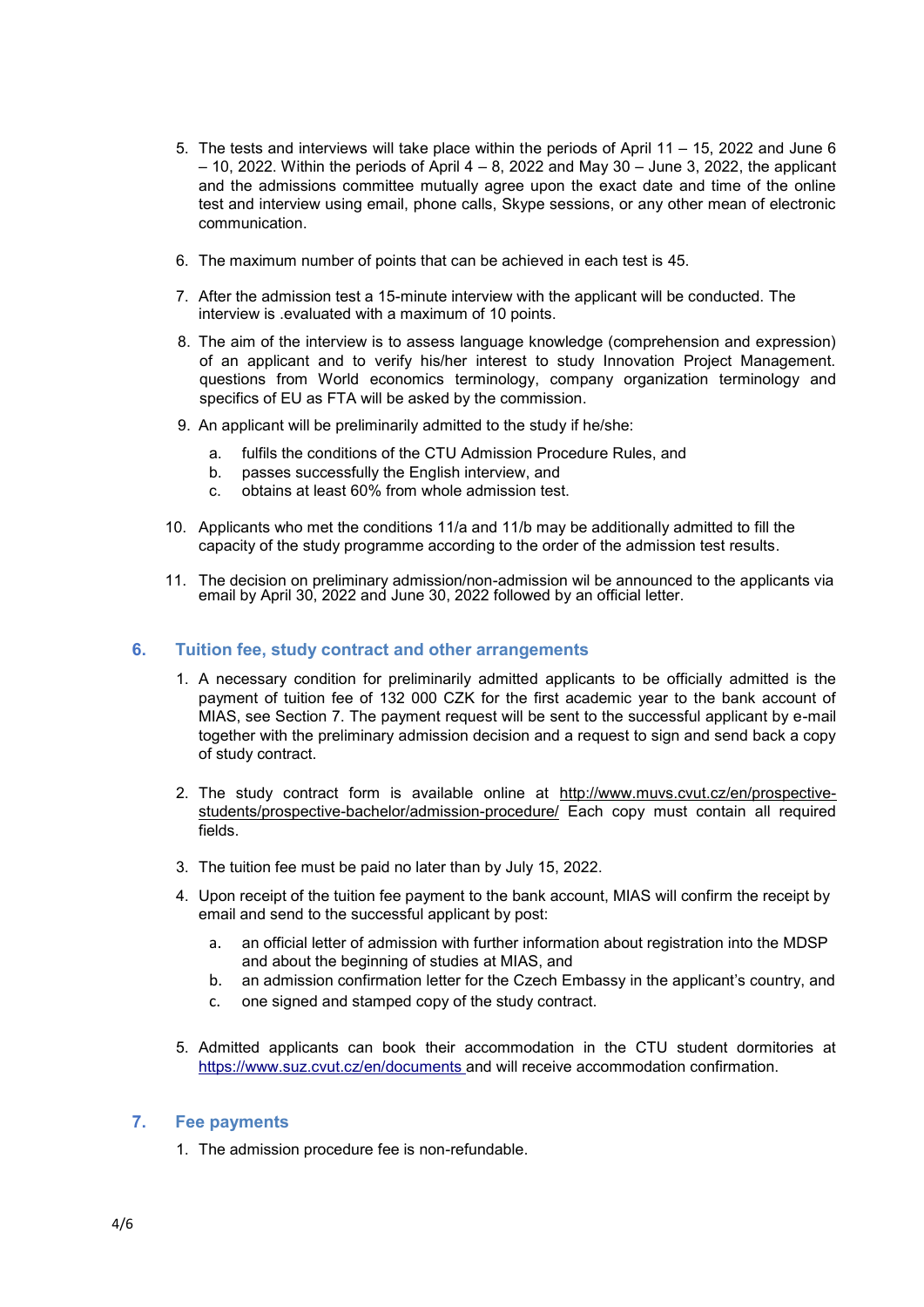- 2. The tuition fee is non-refundable, except for serious circumstances that prevent the admitted applicant from registration (such as failure to obtain the visa to the Czech Republic - with an exception of negligence on the side of applicant (f. e. failure to deliver documents required by the Embassy)). In cases beyond applicant´s control, the applicant shall submit a request and supporting evidence to the Director of MIAS who then decides about returning the fee.
- 3. The tuition fee does NOT cover accommodation, food, transportation, books, medical insurance, or other personal expenses.
- 4. All payment should be made by wire transfer. All transactions and charges associated with the payment shall be borne by the applicant.
- 5. An admitted applicant shall transfer the money to one of the following accounts and always use the instruction for international payments so that MIAS receives full amount.

| Account holder: | MIAS CVUT             |
|-----------------|-----------------------|
|                 | Kolejní 2637/2a       |
|                 | 160 00 Praha 6        |
|                 | <b>Czech Republic</b> |
|                 |                       |

|              | For payments in <b>EUR</b> currency please use: |
|--------------|-------------------------------------------------|
| Account No.: | 115-840890237/0100                              |
| IBAN:        | CZ6001000001150840890237                        |
| SWIFT:       | <b>KOMBCZPPXXX</b>                              |

| For payments in CZK currency please use: |                          |  |
|------------------------------------------|--------------------------|--|
| Account No.:                             | 19-8491620277/0100       |  |
| IBAN:                                    | CZ6501000000198491620277 |  |
| SWIFT:                                   | KOMBCZPPXXX              |  |

Bank name and address: KB Praha 6

#### **8. Registration into MDSP**

- 1. Admitted applicants must come in person at MIAS International Office during two weeks preceding the beginning of the Academic Year in order to register into the MDSP. The exact place and time will be published on the MIAS public web page and specified in the admission letter.
- 2. Applicants who cannot attend the registration at the designated time due to serious reasons must inform the MIAS International Office by sending an e-mail to muvsinternational@cvut.cz. For such applicants another registration date will be arranged individually. Applicants who fail to attend the registration into the MDSP and fail to inform the MIAS International Office will not be registered.
- 3. If the applicant is unable to register for serious reasons by October 14, 2022, he/she cannot start the study.
- 4. If the applicant could not start the studies for reasons beyond his/her control, he/she may be admitted to study the following academic year without repeating the admission test and the interview.